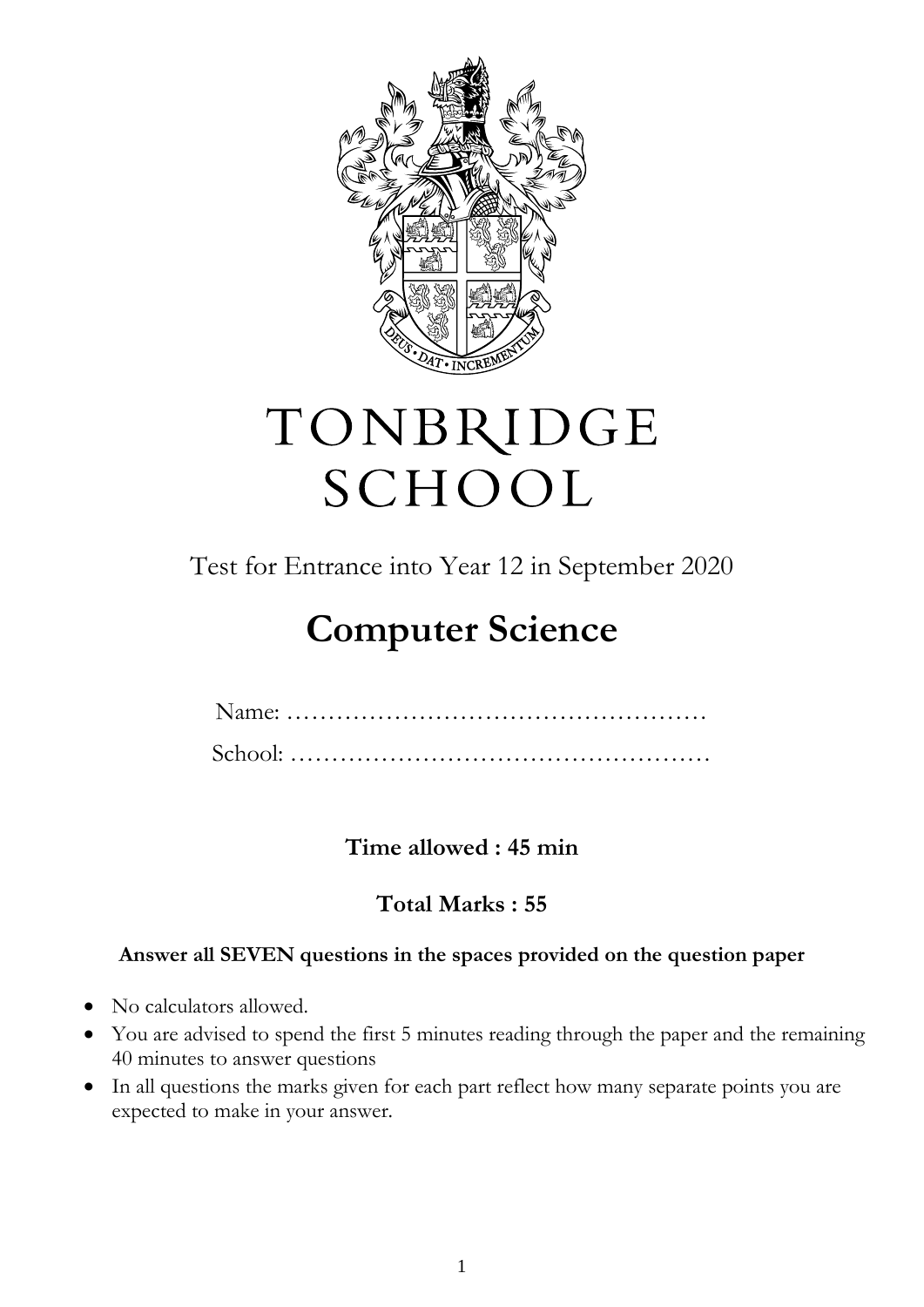**1. (a) Four** pseudocode descriptions and **five** pseudocode statements are shown. Draw one line to link each pseudocode description to the correct pseudocode statement. Not all pseudocode statements will be used.



**(b)** Read this section of program code that:

- Inputs 10 numbers
- Checks whether each number is within a specified range
- Totals the numbers within the range and outside the range

```
\mathbf{1}InRange = 0\overline{c}OutRange = 10003
   FOR Count = 1 TO 10
\overline{4}INPUT Num
      IF Num > 10 AND Num < 20 THEN InRange = InRange + 1
5
6
        ELSE OutRange = OutRange - 17
   Count = Count + 18
   NEXT X
   PRINT InRange, OutRange
9
```
There are four errors in this code. Locate these errors and suggest a correction to remove each error.

Error 1…………………………………………………………………………………………………………………….. Correction………………………………………………………………………………………………………………... …………………………………………………………………………………………………………………………….. Error 2…………………………………………………………………………………………………………………….. Correction………………………………………………………………………………………………………………... …………………………………………………………………………………………………………………………….. Error 3…………………………………………………………………………………………………………………….. Correction………………………………………………………………………………………………………………... Error 4…………………………………………………………………………………………………………………….. Correction………………………………………………………………………………………………………………... ……………………………………………………………………………………………………………………………..

[4]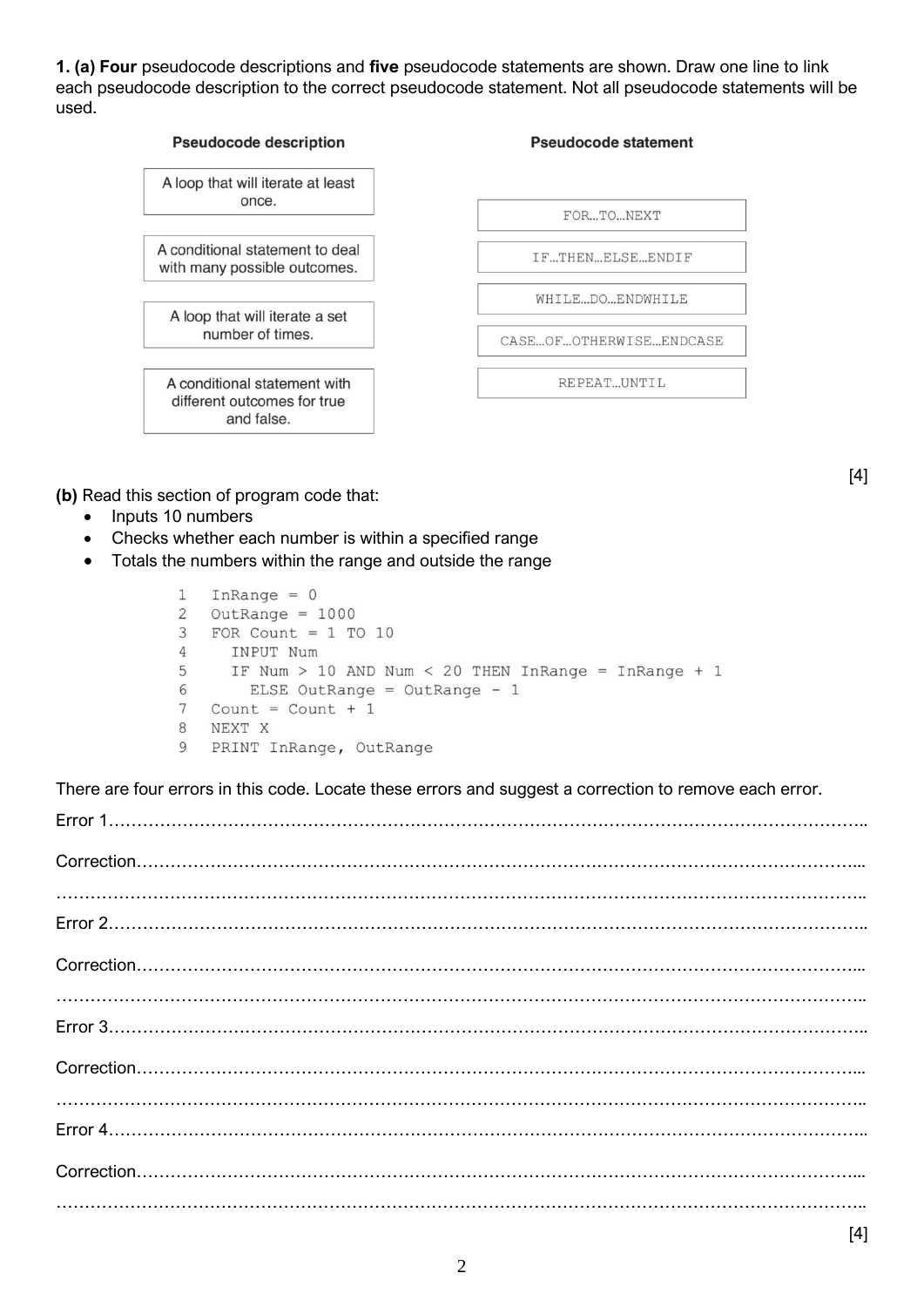**2. (a)** This flowchart checks a batch of 10 rice sacks for weight. Sacks should weigh 50 kilograms each. Sacks weighing over 50.5 kilograms or less than 49.5 kilograms are rejected. The number of sacks accepted and the number of sacks rejected is output



Complete the trace table for the input data.

50.4, 50.3, 49.1, 50.3, 50.0, 49.5, 50.2, 50.3, 50.5, 50.6

| Accept | Reject | Count | <b>Sack</b> | <b>OUTPUT</b> |
|--------|--------|-------|-------------|---------------|
|        |        |       |             |               |
|        |        |       |             |               |
|        |        |       |             |               |
|        |        |       |             |               |
|        |        |       |             |               |
|        |        |       |             |               |
|        |        |       |             |               |
|        |        |       |             |               |
|        |        |       |             |               |
|        |        |       |             |               |
|        |        |       |             |               |
|        |        |       |             |               |
|        |        |       |             |               |
|        |        |       |             |               |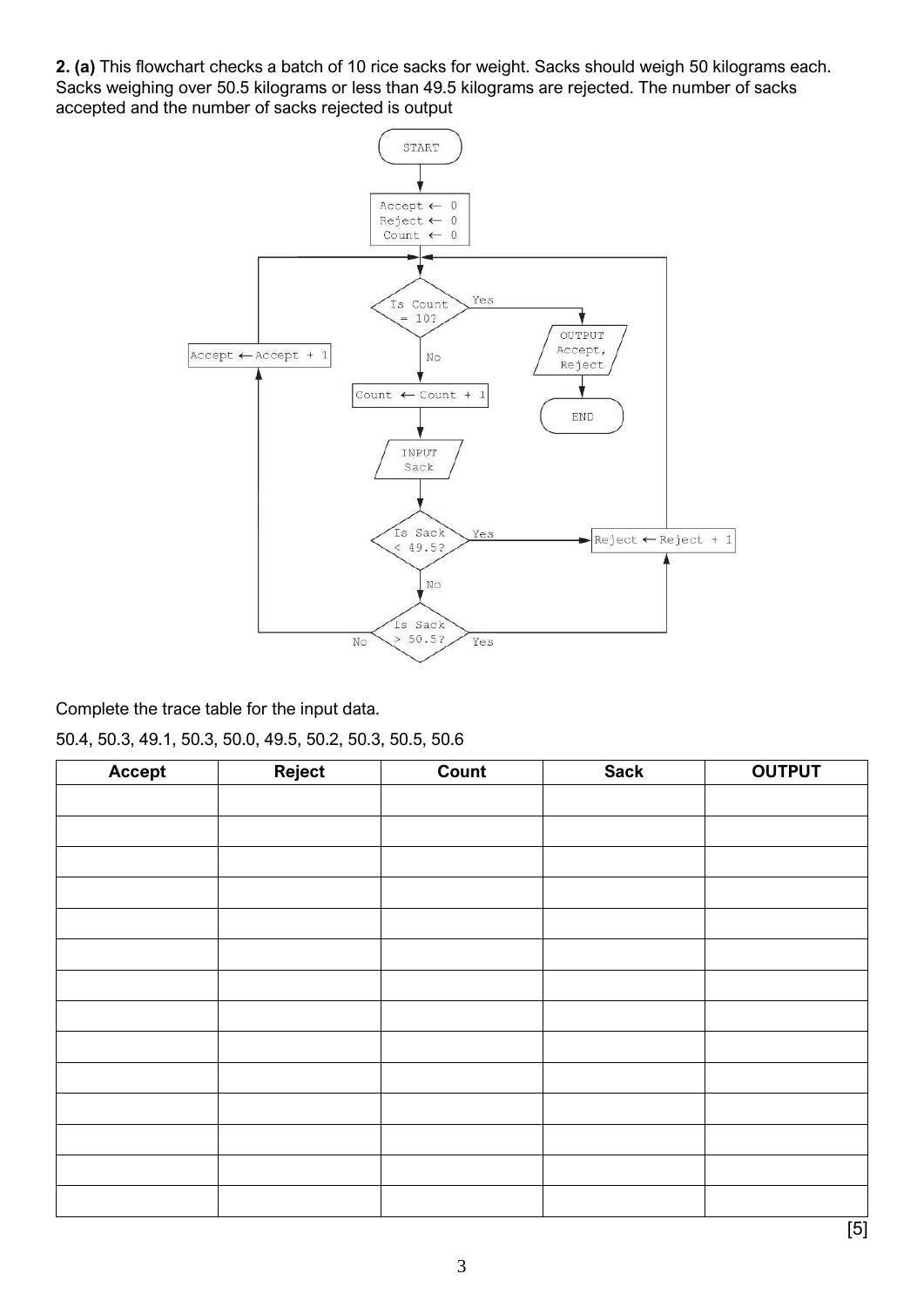#### Qu.2 continued

(b) The size of the batch has increased to 50 sacks. It has been decided to only reject sacks that are underweight.

State the changes that need to be made to the flowchart.

| $[2]$ |
|-------|
|       |
|       |
|       |
|       |
|       |
|       |
|       |
| $[2]$ |
|       |
|       |
|       |
|       |
|       |
| $[2]$ |
|       |
|       |
| $[1]$ |
|       |
|       |
| $[1]$ |
|       |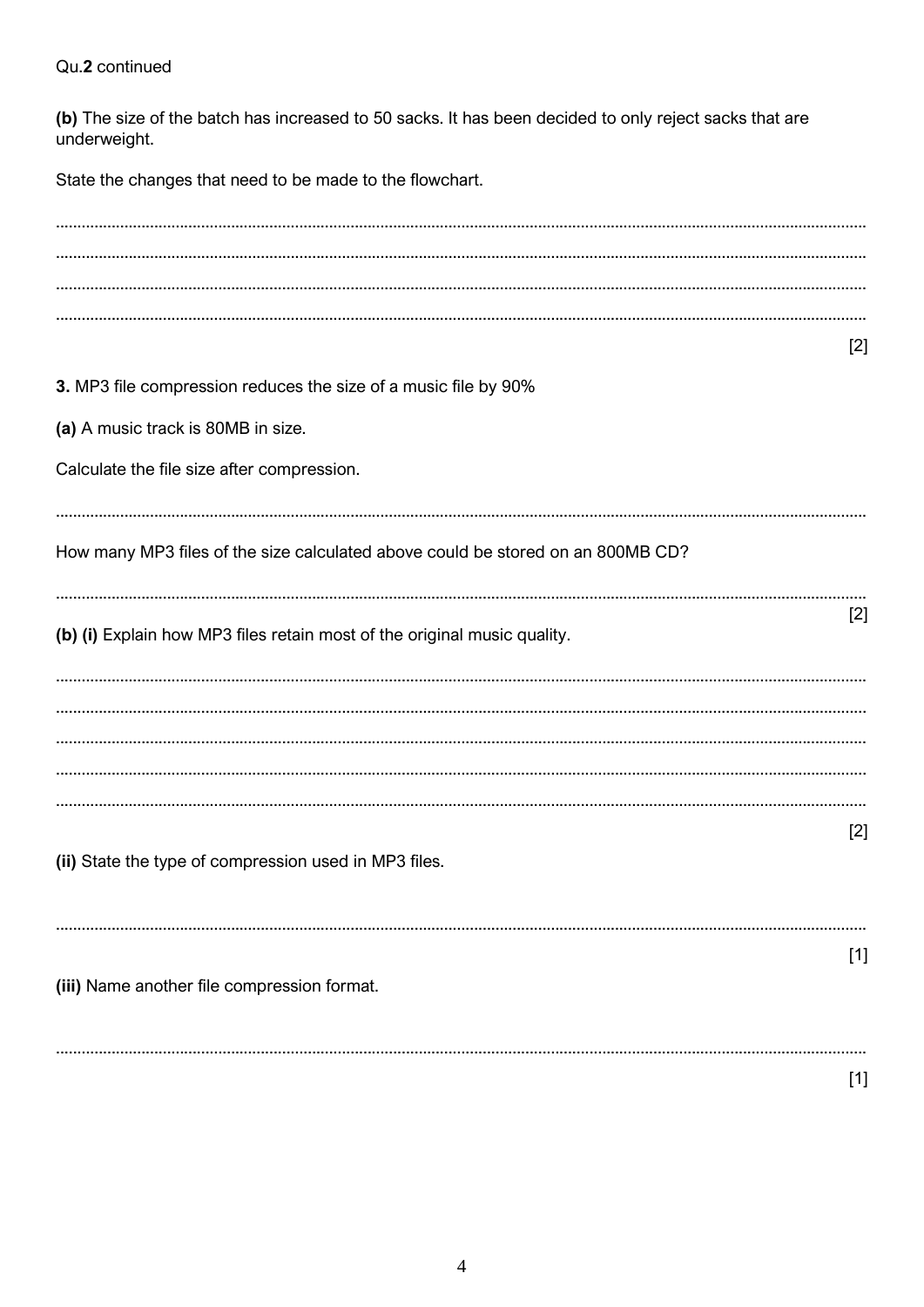**4. (a)** The diagram below shows five logic gate symbols and five names.

Draw a line between each logic gate symbol and its correct name



[4]

**(b)** Draw a logic circuit to represent the logic statement:

#### $X = 1$  if (A is NOT 1 AND B is 1) AND (A is NOT 1 AND C is NOT 1) OR (B is 1 AND C is 1)



[7]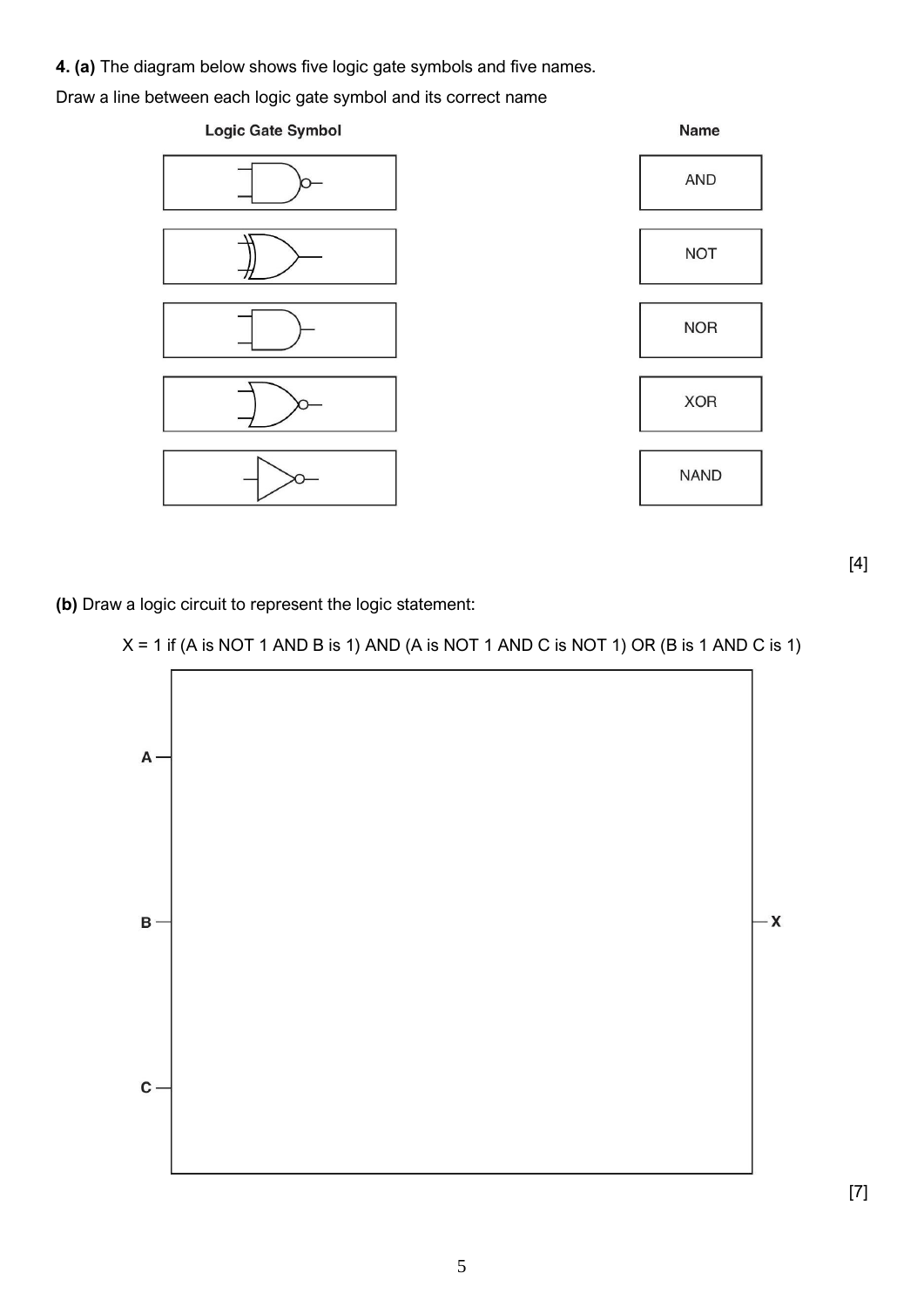5. (a) Three statements about cookies are shown below. Study each statement.

Tick  $(\checkmark)$  to show whether the statement is true or false.

| <b>Statement</b>                                                                    | True | <b>False</b> |
|-------------------------------------------------------------------------------------|------|--------------|
| Cookies can destroy or modify data in a computer without<br>the user's knowledge    |      |              |
| Cookies generate website pop-ups                                                    |      |              |
| Cookies allow a website to detect whether a viewer has<br>viewed specific web pages |      |              |

(b) Two features of Von Neumann architecture are the use of registers and the use of buses. Give the names of two registers and two buses.

## Registers **Buses**  $[4]$

6. (a) An example of a Uniform Resource Locator (URL) is:

|  | https://www.tonbridge-school.co.uk/admissions.htm |        |        |     |
|--|---------------------------------------------------|--------|--------|-----|
|  | Part 1                                            | Part 2 | Part 3 |     |
|  | Identify the three parts that make up this URL.   |        |        |     |
|  |                                                   |        |        |     |
|  |                                                   |        |        |     |
|  |                                                   |        |        |     |
|  | (b) Describe what is meant by an IP address.      |        |        | [3] |
|  |                                                   |        |        |     |
|  |                                                   |        |        |     |
|  |                                                   |        |        |     |
|  |                                                   |        |        |     |

 $[3]$